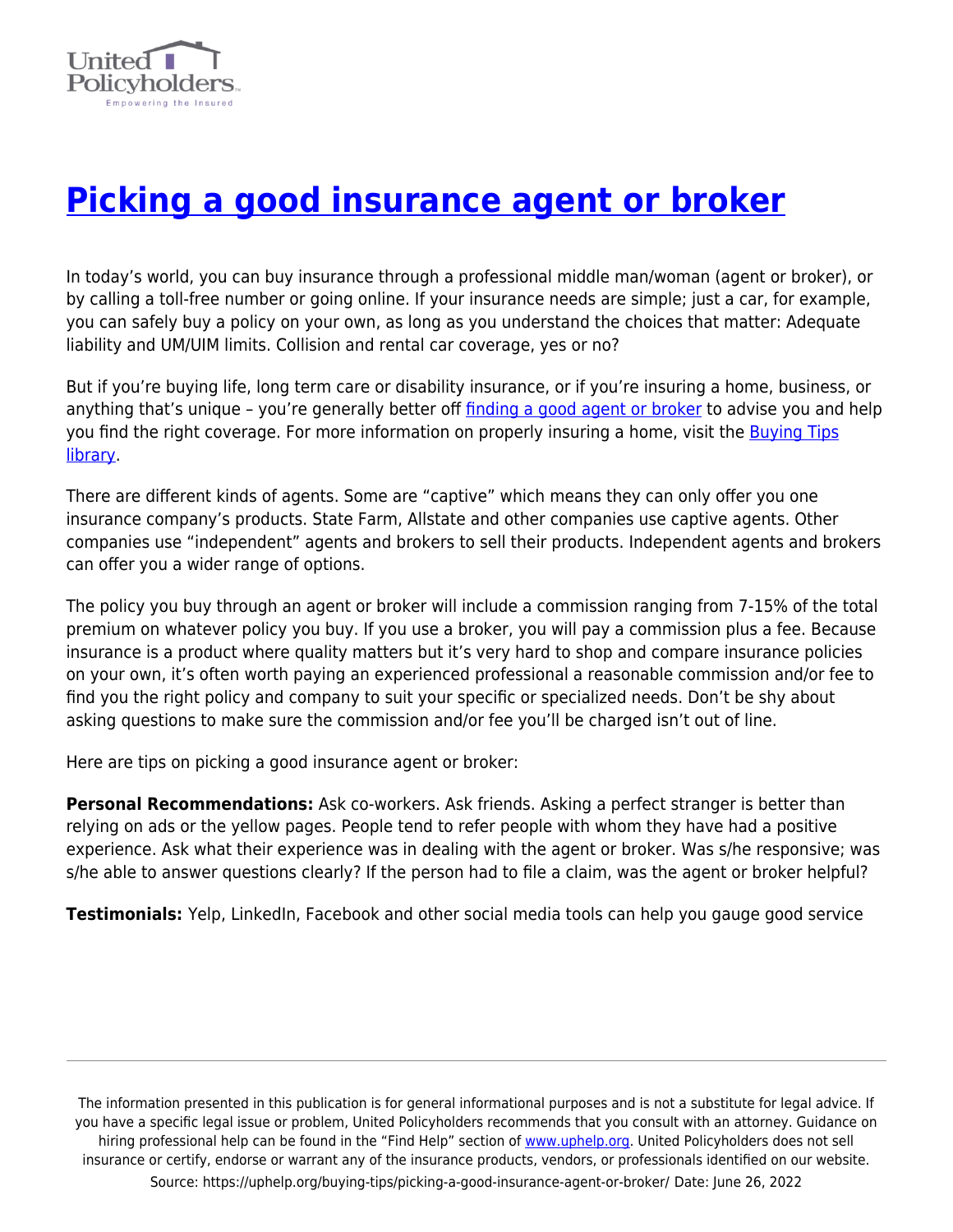

and quality businesses. These sites can be helpful, but a face-to-face with an agent or broker is one of the best ways of figuring out if they will take good care of you.

**Your state insurance regulator's website:** Every state has an agency (or "department") that keeps track of insurance companies, agents and brokers doing business in the state.

You'll find your state's insurance department website link in the State by State Assistance section of [www.uphelp.org](http://www.uphelp.org). Use your state insurance regulator to check an agent or broker's license status, inquire about any complaints or disciplinary action, see how long the agent or broker has been in business, etc.

**Commercial versus Personal:** Agents and brokers generally specialize in either commercial or personal insurance – not both. Ask questions to make sure s/he has experience in the type of insurance you need.

**Specialized needs:** If you have a unique situation or your property or business is considered high risk – you'll want to find an agent or broker who has the expertise and connections to help you.

**Personalized advice:** A good agent or broker will be familiar with the products they're selling and explain ways you can tailor your coverage to your specific needs, maximize protection and minimize cost. For example, a good agent will suggest ways you can adjust your coverage to take advantage of discounts (or credits) that insurers give for packaged policies.

**Instinct and caution:** Consumers occasionally get scammed by people posing as agents who advertise, offer a policy and collect a premium but don't actually procure a valid insurance policy. Asking good questions, following your instincts and checking license status will help you avoid being scammed.

Questions to ask:

## **1) How long have you been in business?**

## **2) Are you a "captive" agent? If not, how many companies do you represent?**

Independent agents and brokers have "appointments" with insurance companies that authorize them to sell their products.

The information presented in this publication is for general informational purposes and is not a substitute for legal advice. If you have a specific legal issue or problem, United Policyholders recommends that you consult with an attorney. Guidance on hiring professional help can be found in the "Find Help" section of [www.uphelp.org.](http://www.uphelp.org/) United Policyholders does not sell insurance or certify, endorse or warrant any of the insurance products, vendors, or professionals identified on our website. Source: https://uphelp.org/buying-tips/picking-a-good-insurance-agent-or-broker/ Date: June 26, 2022